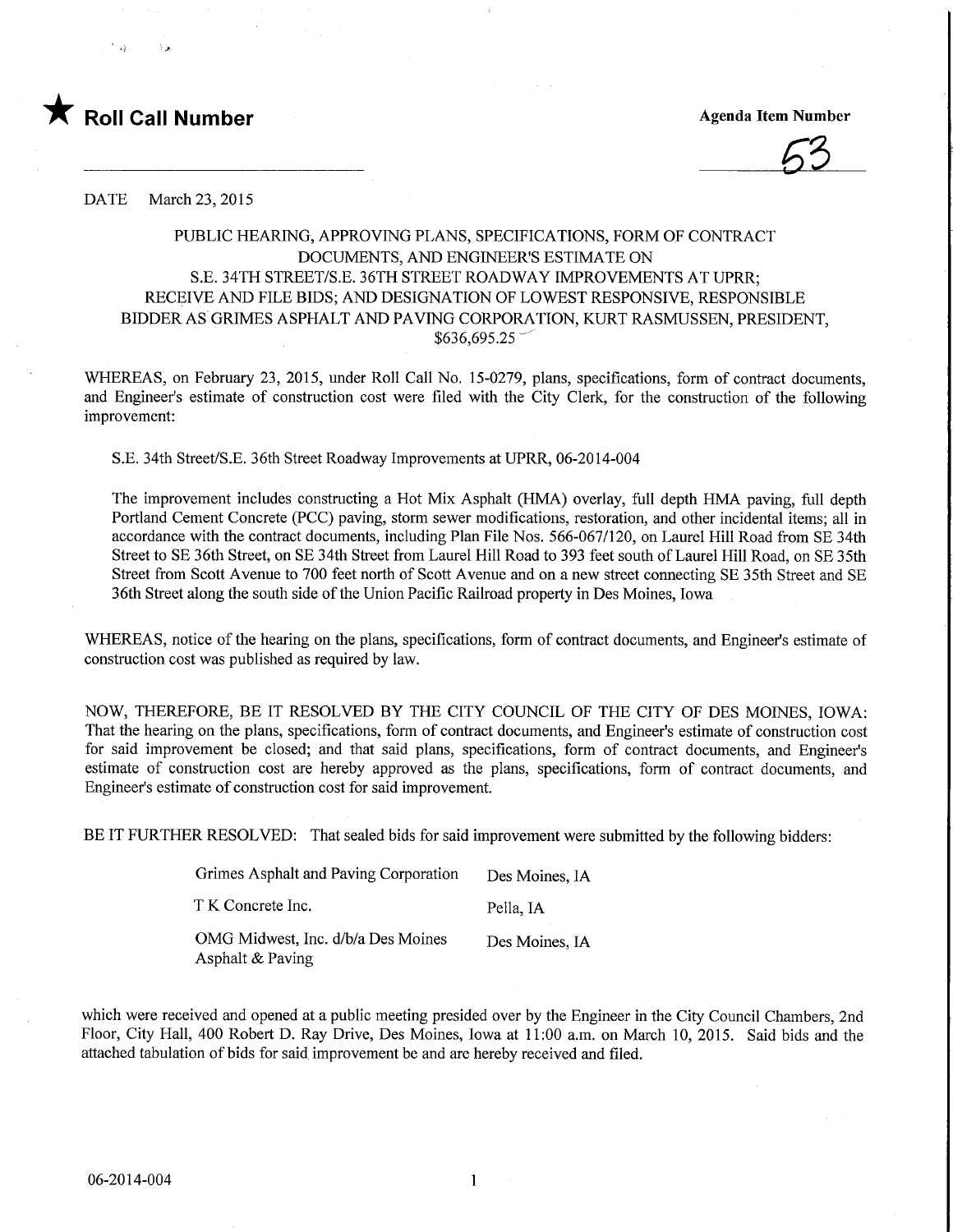

53

DATE March 23, 2015

BE IT FURTHER RESOLVED: That the Des Moines City Engineer, as the Engineer, has determined that the lowest responsive, responsible bid for the construction of said improvement was submitted by Grimes Asphalt and Paving Corporation, Kurt Rasmussen, President, 5550 NE 22nd Street, Des Moines, IA, 50313 in the amount of \$636,695.25, and said bid be and the same is hereby accepted.

BE IT FURTHER RESOLVED: That the bid security of the unsuccessful bidders be and is hereby authorized and directed to be returned.

BE IT FURTHER RESOLVED: That the Engineer is hereby directed to secure execution by the lowest responsible, responsive Bidder and its surety of the contract documents in the form heretofore approved by this Council; that the Engineer is directed to thereafter present said contract documents to this Council for approval and authorization to the Mayor to sign; and that no contract shall be deemed to exist between the City of Des Moines and said Bidder until said contract has been executed by the Bidder, and shall have been approved by this Council and executed by the Mayor and attested to by the City Clerk.

BE IT FURTHER RESOLVED: That the City Council hereby authorizes the necessary road closures for the Project.

(City Council Communication Number  $/5$ - $/48$  attached.)

Moved by \_\_\_

to adopt.

YEAS | NAYS | PASS | ABSENT

FORM APPROVED:

Kathleen Vanderpool Deputy City Attorney

COUNCIL ACTION **COWNIE COLEMAN GATTO GRAY HENSLEY** MAHAFFEY **MOORE** TOTAL

FUNDS AVAILABLE

Daniel E. Ritter

Interim Des Moines Finance Director

Funding Source: 2015-2016 CIP, Page Street - 48, UPRR Crossing Closures Mitigation, ST253, Being: \$12,650, Des Moines Water Works reimbursement; and the remaining \$624,045.25, Union Pacific Railroad funds, ST253

> I, Diane Rauh, City Clerk of said City Council, hereby certify that at a meeting of the City Council, held on the above date, among other proceedings the above was adopted.

IN WITNESS WHEREOF, I have hereunto set my hand and affixed my seal the day and year first above written.

| MOTION CARRIED |
|----------------|
|                |

APPROVED

Mayor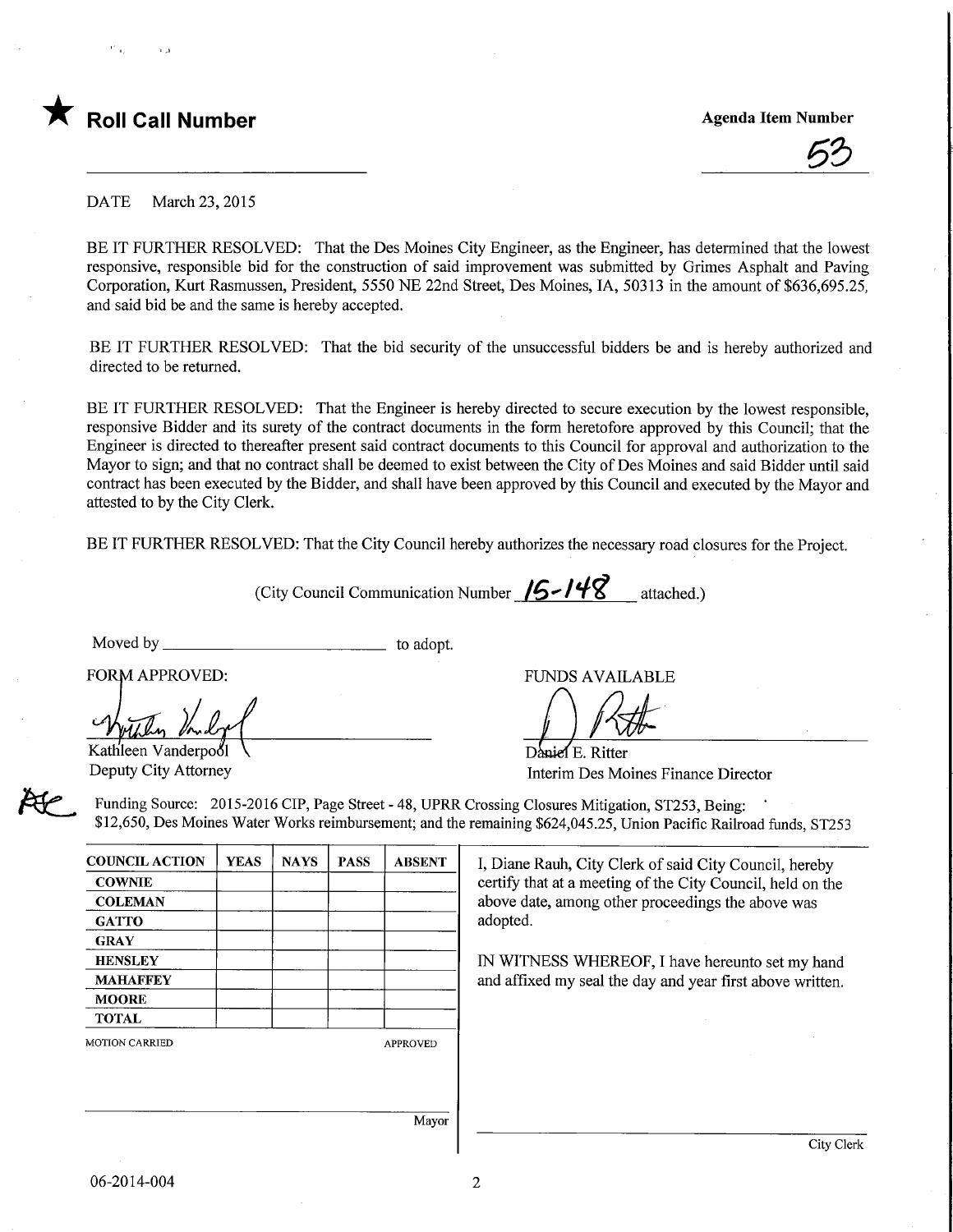|                                                                                                              | DEPARTMENT OF ENGINEERING<br>CITY OF DES MOINES, IOWA                      | Activity ID: 06-2014-004 |                    |                          |                                                             |                           |                                     |                           |                                                                    |                            |
|--------------------------------------------------------------------------------------------------------------|----------------------------------------------------------------------------|--------------------------|--------------------|--------------------------|-------------------------------------------------------------|---------------------------|-------------------------------------|---------------------------|--------------------------------------------------------------------|----------------------------|
| TABULATED BY: Z, ERICKSON APPROVED BY R.D. 6000T                                                             |                                                                            | BID DATE: 03/10/2015     |                    |                          | <b>GRIMES ASPHALT</b><br>AND PAVING CORP.<br>DES MOINES, IA |                           | TK CONCRETE, INC.<br>PELLA, IA      |                           | OMG MIDWEST, INC.<br>dba DES MOINES<br><b>ASPHALT &amp; PAVING</b> |                            |
|                                                                                                              |                                                                            |                          |                    |                          |                                                             |                           |                                     |                           | ANKENY, IA                                                         |                            |
| <b>CONTRACTOR'S BID TABULATION</b><br>PROJECT: S.E. 34th Street/S.E.36th Street Roadway Improvements at UPRR |                                                                            |                          |                    |                          | <b>BID SECURITY</b><br>10% BID BOND                         |                           | <b>BID SECURITY</b><br>10% BID BOND |                           | <b>BID SECURITY</b><br>10% BID BOND                                |                            |
|                                                                                                              |                                                                            |                          |                    |                          | <b>BID PRICE</b>                                            |                           | <b>BID PRICE</b>                    |                           | <b>BID PRICE</b>                                                   |                            |
|                                                                                                              |                                                                            |                          | <b>UNIT</b>        |                          | <b>UNIT</b>                                                 |                           | UNIT                                |                           | <b>UNIT</b>                                                        |                            |
| <u>ITEM</u>                                                                                                  | <b>DESCRIPTION</b>                                                         | QUANTITY                 | <b>PRICE</b>       | <b>AMOUNT</b>            | PRICE                                                       | <b>AMOUNT</b>             | <b>PRICE</b>                        | <b>AMOUNT</b>             | <b>PRICE</b>                                                       | <b>AMOUNT</b>              |
|                                                                                                              | DIVISION 1 - CITY OF DES MOINES                                            |                          |                    |                          |                                                             |                           |                                     |                           |                                                                    |                            |
|                                                                                                              |                                                                            |                          |                    |                          |                                                             |                           |                                     |                           |                                                                    |                            |
| 0001                                                                                                         | MOBILIZATION                                                               | 1 LS                     | \$58,330.50        | \$58,330.50              | \$48,000.00                                                 | \$48,000.00               | \$65,000.00                         | \$65,000.00               | \$95,000.00<br>\$66.00                                             | \$95,000.00<br>\$15,510.00 |
|                                                                                                              | 0002 CLEARING AND GRUBBING                                                 | <b>235 UNIT</b>          | \$60.00            | \$14,100.00              | \$55.00                                                     | \$12,925.00<br>\$3,080.00 | \$55.00                             | \$12,925.00<br>\$3,500.00 | \$16,500.00                                                        | \$2,310.00                 |
| 0003                                                                                                         | CLEARING AND GRUBBING                                                      | 0.14 ACRE                | \$20,000.00        | \$2,800.00               | \$22,000.00                                                 |                           | \$25,000.00<br>\$17.60              | \$8,272.00                | \$35.20                                                            | \$16,544.00                |
| 0004                                                                                                         | TOPSOIL, ON-SITE                                                           | 470 CY<br>145 CY         | \$20.00            | \$9,400.00<br>\$5,075.00 | \$18.00<br>\$44.00                                          | \$8,460.00<br>\$6,380.00  | \$45.00                             | \$6,525.00                | \$39.60                                                            | \$5,742.00                 |
| 0005<br>0006                                                                                                 | TOPSOIL, OFF-SITE                                                          |                          | \$35.00<br>\$20.00 | \$32,800.00              | \$19.25                                                     | \$31,570.00               | \$19.00                             | \$31,160.00               | \$16.50                                                            | \$27,060.00                |
| 0007                                                                                                         | EXCAVATION, CLASS 10, ROADWAY AND BORROW<br>SUBGRADE PREPARATION, 6" DEPTH | 1640 CY<br>2465 SY       | \$3.00             | \$7,395,00               | \$2.20                                                      | \$5,423.00                | \$2.20                              | \$5,423.00                | \$4.95                                                             | \$12,201.75                |
| 0008                                                                                                         | SUBGRADE PREPARATION, 12" DEPTH                                            | 2445 SY                  | \$5.00             | \$12,225.00              | \$3.00                                                      | \$7,335.00                | \$2.90                              | \$7,090.50                | \$6.05                                                             | \$14,792.25                |
| 0009                                                                                                         | SUBGRADE TREATMENT - GEOGRID                                               | 190 SY                   | \$6,00             | \$1,140.00               | \$5.50                                                      | \$1,045.00                | \$6.50                              | \$1,235.00                | \$4.95                                                             | \$940.50                   |
|                                                                                                              | 0010 SUBBASE - MODIFIED, 6" DEPTH                                          | 1630 SY                  |                    | \$16,300.00              | \$9.50                                                      | \$15,485.00               | \$9.00                              | \$14,670.00               | \$13.20                                                            | \$21,516.00                |
|                                                                                                              |                                                                            | 491 SY                   | \$10.00<br>\$6,00  | \$2,946.00               | \$16.00                                                     | \$7,856.00                | \$20.00                             | \$9,820.00                | \$6.00                                                             | \$2,946.00                 |
|                                                                                                              | 0011 SUBBASE - SALVAGED HMA MILLINGS, 4" DEPTH                             |                          |                    |                          |                                                             | \$9,500.00                | \$16.00                             | \$15,200.00               | \$7.15                                                             | \$6,792.50                 |
|                                                                                                              | 0012 SUBBASE - SPECIAL BACKFILL, 6" DEPTH (PLACE ONLY)                     | 950 SY                   | \$6.00             | \$5,700.00               | \$10.00                                                     |                           | \$75.00                             | \$3,450.00                | \$95.70                                                            | \$4,402.20                 |
| 0013                                                                                                         | STORM SEWER, TRENCHED, CLASS III RCP, 15" DIA.                             | 46 LF                    | \$80.00            | \$3,680.00               | \$77.00                                                     | \$3,542.00                |                                     | \$450.00                  | \$396.00                                                           | \$1,188.00                 |
| 0014                                                                                                         | REMOVAL OF STORM SEWER, 36" RCP                                            | 3 LF                     | \$50.00            | \$150.00                 | \$121.00                                                    | \$363.00                  | \$150.00                            |                           | \$89.10                                                            | \$7,929.90                 |
|                                                                                                              | 0015 PIPE CULVERT, TRENCHED, 14 GAGE CMP, 12" DIA.                         | 89 LF                    | \$40.00            | \$3,560.00               | \$44.00                                                     | \$3,916.00                | \$44.00                             | \$3,916.00                | \$72.60                                                            | \$10,236.60                |
| 0016                                                                                                         | PIPE CULVERT, TRENCHED, 14 GAGE CMP, 15" DIA.                              | 141 LF                   | \$50.00            | \$7,050.00               | \$55.00                                                     | \$7,755.00                | \$55.00                             | \$7,755.00                |                                                                    |                            |
|                                                                                                              | 0017 PIPE CULVERT, TRENCHED, 16 GAGE CMP, 24" DIA.                         | 17 LF                    | \$70.00            | \$1,190.00               | \$99.00                                                     | \$1,683.00                | \$100.00                            | \$1,700.00                | \$220.55                                                           | \$3,749.35                 |
| 0018                                                                                                         | PIPE APRON, CMP, 12" DIA.                                                  | 4 EACH                   | \$250.00           | \$1,000.00               | \$275.00                                                    | \$1,100.00                | \$275.00                            | \$1,100.00                | \$594.00                                                           | \$2,376.00                 |
| 0019                                                                                                         | PIPE APRON, CMP, 15" DIA.                                                  | 4 EACH                   | \$300.00           | \$1,200.00               | \$330.00                                                    | \$1,320.00                | \$325.00                            | \$1,300.00                | \$605.00                                                           | \$2,420.00                 |
| 0020                                                                                                         | PIPE APRON, CMP, 24" DIA.                                                  | 1 EACH                   | \$450.00           | \$450.00                 | \$550.00                                                    | \$550.00                  | \$550.00                            | \$550.00                  | \$781.00                                                           | \$781.00                   |
| 0021                                                                                                         | SUBDRAIN, LONGITUDINAL, 6" DIA.                                            | 305 LF                   | \$20.00            | \$6,100.00               | \$22.00                                                     | \$6,710.00                | \$22.00                             | \$6,710.00                | \$28.88                                                            | \$8,808.40                 |
| 0022                                                                                                         | SUBDRAIN OUTLET, 6" DIA.                                                   | 4 EACH                   | \$300.00           | \$1,200.00               | \$302.50                                                    | \$1,210.00                | \$300.00                            | \$1,200.00                | \$440.00                                                           | \$1,760.00                 |
| 0023                                                                                                         | MANHOLE, TYPE SW-402, 40" x 60"                                            | 1 EACH                   | \$5,000.00         | \$5,000.00               | \$7,150.00                                                  | \$7,150.00                | \$6,325.00                          | \$6,325.00                | \$6,050.00                                                         | \$6,050.00                 |
| 0024                                                                                                         | INTAKE, TYPE SW-501                                                        | 2 EACH                   | \$4,500.00         | \$9,000.00               | \$5,280.00                                                  | \$10,560.00               | \$5,250.00                          | \$10,500.00               | \$3,520.00                                                         | \$7,040.00                 |
| 0025                                                                                                         | MANHOLE ADJUSTMENT, MINOR                                                  | 1 EACH                   | \$600.00           | \$600.00                 | \$825.00                                                    | \$825.00                  | \$750.00                            | \$750.00                  | \$1,870.00                                                         | \$1,870.00                 |
| 0026                                                                                                         | PAVEMENT, PCC, 8 IN. THICK                                                 | 1435 SY                  | \$75.00            | \$107,625.00             | \$64.00                                                     | \$91,840.00               | \$63.00                             | \$90,405.00               | \$53.35                                                            | \$76,557.25                |
| 0027                                                                                                         | HOT MIX ASPHALT, 300,000 ESAL, SURFACE COURSE, 1/2 IN. MIX                 | 1030 TON                 | \$110.00           | \$113,300.00             | \$98.00                                                     | \$100,940.00              | \$110.00                            | \$113,300.00              | \$98.00                                                            | \$100,940.00               |
| 0028                                                                                                         | HOT MIX ASPHALT, 300,000 ESAL, BASE / LEVELING COURSE, 1/2 IN. MIX         | 790 TON                  | \$110.00           | \$86,900.00              | \$98.00                                                     | \$77,420.00               | \$110.00                            | \$86,900.00               | \$98.00                                                            | \$77,420.00                |
| 0029                                                                                                         | REMOVAL OF SIDEWALK                                                        | 3 SY                     | \$12.00            | \$36.00                  | \$55.00                                                     | \$165,00                  | \$50.00                             | \$150.00                  | \$55.00                                                            | \$165.00                   |
| 0030                                                                                                         | REMOVAL OF PAVED DRIVEWAY                                                  | 233 SY                   | \$12.00            | \$2,796.00               | \$13.75                                                     | \$3,203.75                | \$14.00                             | \$3,262.00                | \$35.20                                                            | \$8,201.60                 |
| 0031                                                                                                         | DRIVEWAY, PAVED, HMA, 2 IN. THICK                                          | 46 SY                    | \$25.00            | \$1,150.00               | \$53.00                                                     | \$2,438.00                | \$63.00                             | \$2,898.00                | \$29.30                                                            | \$1,347.80                 |
| 0032                                                                                                         | DRIVEWAY, PAVED, HMA, 6 IN. THICK                                          | 80 SY                    | \$65.00            | \$5,200.00               | \$63.00                                                     | \$5,040.00]               | \$75.00                             | \$6,000.00                | \$48.15                                                            | \$3,852.00                 |
| 0033                                                                                                         | DRIVEWAY, PAVED, PCC, 6 IN. THICK                                          | 61 SY                    | \$55.00            | \$3,355.00               | \$49.50                                                     | \$3,019.50                | \$49.50                             | \$3,019.50                | \$83.05                                                            | \$5,066.05                 |
| 0034                                                                                                         | DRIVEWAY, PAVED, PCC, 8 IN. THICK                                          | 121 SY                   | \$70.00            | \$8,470.00               | \$60.50                                                     | \$7,320.50                | \$60.50                             | \$7,320.50                | \$83.05                                                            | \$10,049.05                |
| 0035                                                                                                         | DRIVEWAY, GRANULAR                                                         | <b>107 TON</b>           | \$30.00            | \$3,210.00               | \$30.25                                                     | \$3,236.75                | \$30.00                             | \$3,210.00                | \$60.00                                                            | \$6,420.00                 |
| 0036                                                                                                         | PAVEMENT MILLING, PARTIAL DEPTH                                            | 266 SY                   | \$12.00            | \$3,192.00               | \$17.00                                                     | \$4,522.00                | \$20.00                             | \$5,320.00                | \$34,00                                                            | \$9,044.00                 |
| 0037                                                                                                         | PAVEMENT MILLING, FULL DEPTH                                               | 378 SY                   | \$15.00            | \$5,670.00               | \$13.00                                                     | \$4,914.00                | \$16.00                             | \$6,048.00                | \$12.00                                                            | \$4,536.00                 |
| 0038                                                                                                         | REMOVAL OF PAVEMENT                                                        | 906 SY                   | \$15.00            | \$13,590.00              | \$12.00                                                     | \$10,872.00               | \$11.50                             | \$10,419.00               | \$16.50                                                            | \$14,949.00                |
| 0039                                                                                                         | ASPHALT STABILIZATION, 6 IN. THICK                                         | 3570 SY                  | \$10.00            | \$35,700.00              | \$8.50                                                      | \$30,345.00               | \$10.50                             | \$37,485.00               | \$10.00                                                            | \$35,700,00                |

 $\mathcal{Z}$